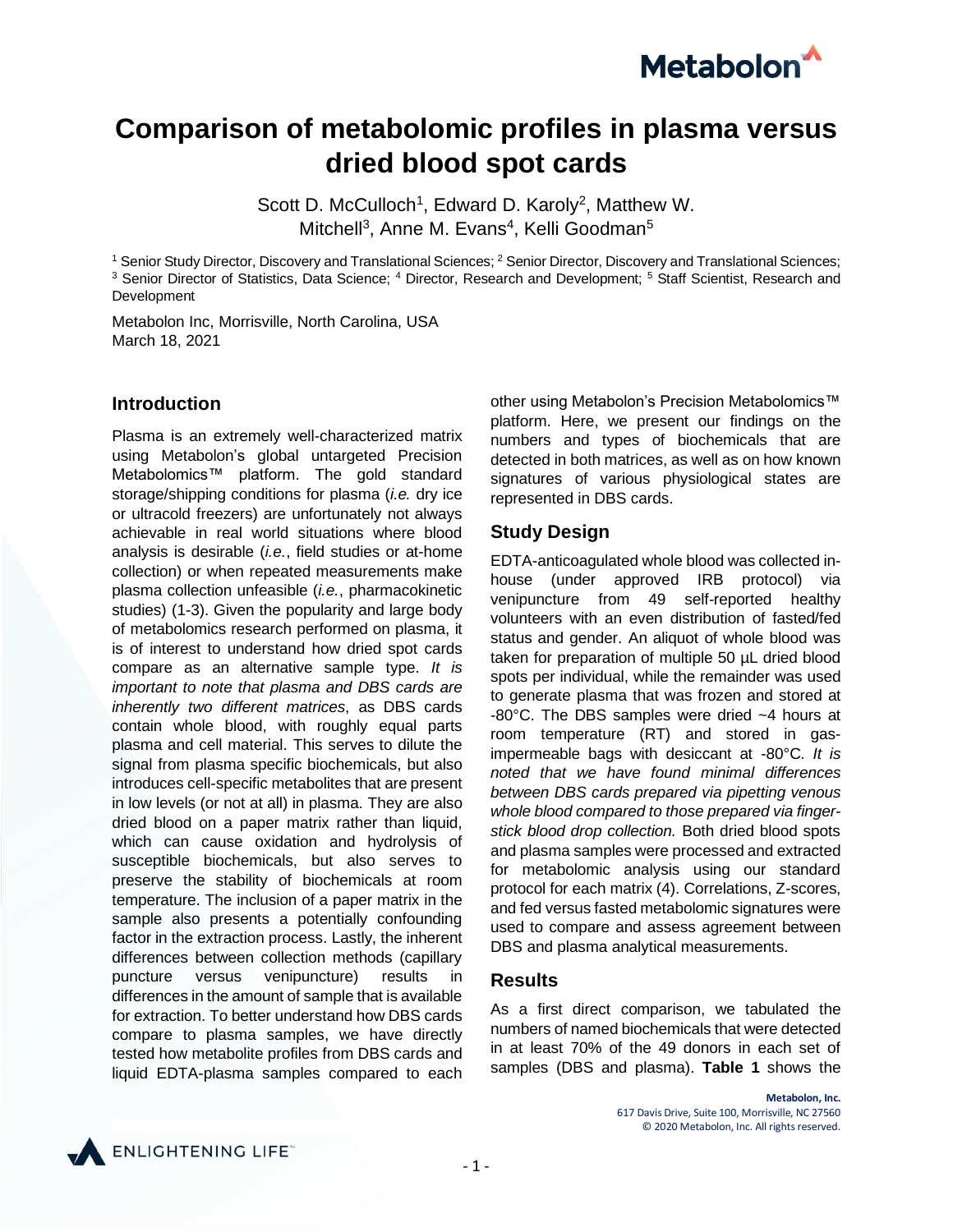



**Figure 1 -** Metabolomic profiles of plasma and DBS broken down by Super pathway, for biochemicals detected in at least 70% of samples from each matrix in a cohort of 49 donors.

number of metabolites in each super pathway, demonstrating that even with ~4-fold less volume extracted, >550 named metabolites were detected using DBS. Due to the sampling and extraction process, we estimate that ~22 µL of blood is

| <b>Super Pathway</b>      | <b>Plasma</b><br>$(100 \,\mu$ l) | <b>DBS</b><br>(2 x 6 mm spots) |
|---------------------------|----------------------------------|--------------------------------|
| Amino Acid                | 179                              | 136                            |
| Peptide                   | 30                               | 13                             |
| Carbohydrate              | 24                               | 30                             |
| <b>Energy</b>             | 9                                | 8                              |
| Lipid                     | 523                              | 304                            |
| <b>Nucleotide</b>         | 33                               | 32                             |
| Cofactors and<br>Vitamins | 27                               | 18                             |
| Xenobiotics               | 94                               | 44                             |
| <b>Total</b>              | 919                              | 585                            |



extracted for DBS, compared to 100 µL for plasma extraction. **Figure 1** illustrates the similarity in Super Pathway composition between plasma and DBS samples. It is noted that this conservative detection threshold (70%) was applied to compare *routinely* detected biochemicals. However, the relative pathway compositions of Super Pathways remains the same regardless of the detection criteria used. Looking deeper, the data shows that *94% of the 103 sub pathways represented in plasma were also represented in DBS* in some fashion: by the same biochemicals, unique ones (*i.e.*, surrogate biochemicals), or a combination of these. That is, even though some biochemicals differ between plasma and DBS cards compared, these differences are dispersed across all pathways so that the large majority of subpathways are still represented by at least one biochemical in DBS cards.

Next, we correlated the counts as a percent of the total for each matrix to itself, as well as between plasma and DBS cards. **Figure 2** shows that >87% of biochemicals correlated fairly well (r>0.6) when **Table 1 –** Breakdown by super pathway of the each matrix was compared with itself (91%

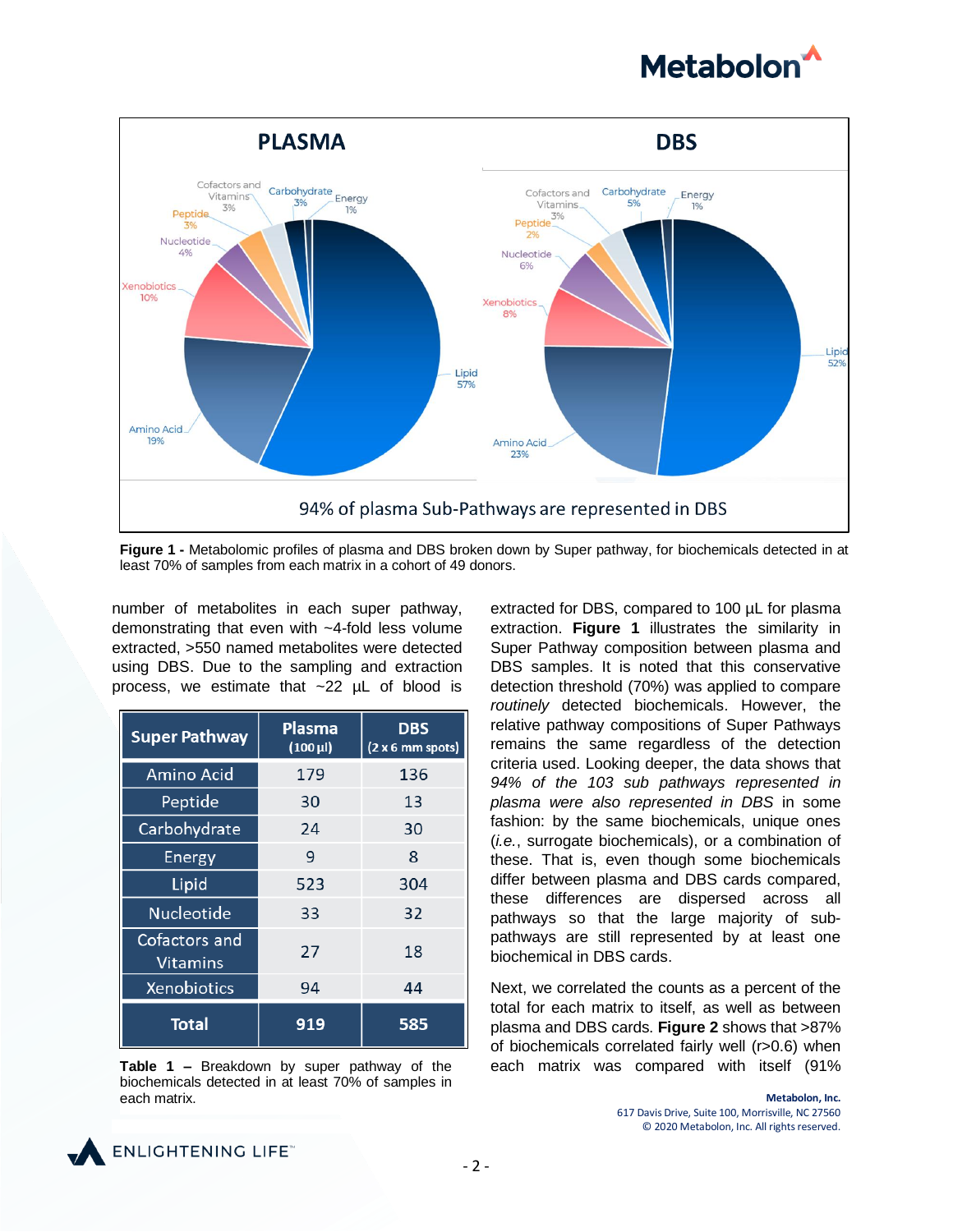



**Figure 2 -** Correlation comparison between matrices. Counts of each biochemical as a percentage of the total counts were compared in each matrix and between matrices, with the indicated percentage of biochemicals having correlation values (r) less than (light blue) or greater than (dark blue) 0.6.

plasma:plasma; 87% DBS:DBS). When plasma and DBS were compared, the median correlation coefficient of >500 biochemicals was 0.75, with approximately 65% having r values greater than 0.6. Of these, 20% showed moderate correlation (r between 0.6 and 0.8) and 45% showed strong correlation (r>0.8). Xenobiotics and Cofactors/Vitamins correlated the best, while the Energy and Peptide pathways had the lowest correlations, with 60–70% of each containing biochemicals with correlation values greater than 0.6. The latter is neither surprising (biochemicals in these pathways, for example TCA cycle metabolites, are enriched in red blood cells) nor significantly impactful on the overall correlation since these are among the smallest pathways, with only 4–5 biochemicals that were poorly correlated.

Lastly, it is noted that the precision of internal standards, retention standards, and endogenous biochemicals detected in each quality control matrix were comparable in the two samples types, with median relative standard deviations (RSDs) ranging from 4–10% for DBS cards and 4–7% for plasma samples, thus indicating no inherent issues with DBS cards as a sample matrix.

## **Detection of Fed vs Fasted signatures in plasma vs DBS cards**

Using the same DBS and plasma sets described, an ANCOVA (analysis of covariance) was used to compare the metabolic signatures of fed versus fasted individuals in DBS to those in plasma, adjusted for gender and age. Some metabolic signatures were only evident in one matrix, a result that is not surprising *given they are inherently different matrices*, but overall, there was good agreement. Approximately half of the top 50 signatures in plasma were also significant in DBS (*p*< 0.07). Conversely, of the 50 strongest metabolic signatures in DBS (*p*<0.02; *q*<15%) that were also detected in plasma, 41 were significant (*p*<0.05) and another 4 were trending towards significance (0.05<*p*<0.10). All 45 biochemicals had foldchanges (FC) in the same direction in both matrices. Four of the remaining five metabolites, had similar fold-changes in both matrices but were not significant (*p*>0.10) in plasma, with a single metabolite not matching either the directionality of change or significance. Beyond the same directionality of change, **Figure 3** shows the similarity in fold changes of 31 common Fed/Fasted markers in the two matrices, indicating good agreement between them. Lastly, the results from this experiment were also compared to another data set collected previously at Metabolon, which showed that 40 of the top 50 metabolites were shared across analyses.

## **Detection of other metabolic signatures in DBS cards**

Beyond the specific Fed/Fasted signatures known from plasma that are reliably detected in DBS cards, we have also noted from these and additional experiments that other known metabolic signatures are also maintained when using DBS cards. Using Z-scores calculated for each sample type, two common markers of diabetes, glucose



**Figure 3 -** Fold changes for 31 markers of Fed/Fasted status in plasma vs. DBS (correlation  $= 0.93$ ).

**Metabolon, Inc.** 617 Davis Drive, Suite 100, Morrisville, NC 27560 © 2020 Metabolon, Inc. All rights reserved.

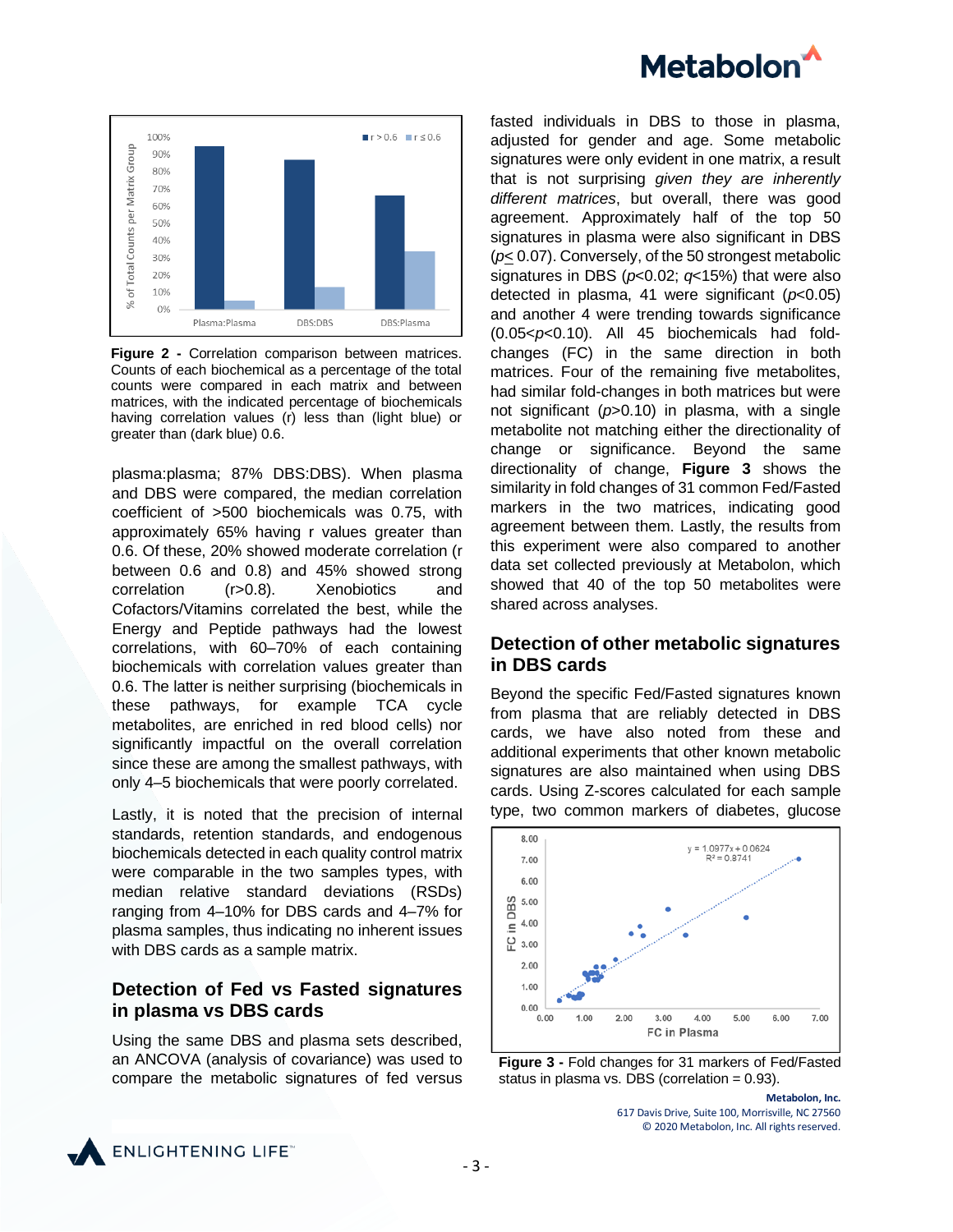# **Metabolon**



**Figure 4 –** Z-score analysis of two common diabetes biomarkers in plasma (4 analyses) and DBS cards. Donor 18 self-reported a diabetic status that was evident using both matrices.

and 1,5-anhydroglucitol (1,5-AG), show similar patterns for one donor whose metadata indicated ongoing diabetes (**Figure 4**). Another in-house study that utilized 22 donors preparing DBS cards daily over the course of 4 weeks also revealed that the precision over time of measurements from DBS cards can capture metabolic signatures within individuals. For example, one signature that was noted in this cohort was the presence of elevated levels of Hydroxy-CMPF (**Figure 5**) in donors who self-reported taking a fish-oil supplement, similar to as described previously (5). Interestingly, it was

also noted that in one donor with generally lower levels, two days of samples showed elevated levels of the biochemical (see green circles in the No boxplot in Figure 5). Further investigation revealed that the donor had in fact taken a supplement that was not initially disclosed. Another signature showed one individual who underwent a 4-day water-only fast during the collection period. As can be seen in **Figure 6**, the ketone body 3 hydroxybutyrate (BHBA) and the stress marker ophthalmate both increase in that donor's samples as a result of the change in diet, as expected from fasting (6, 7). Increases in branched chain amino acid metabolites were also noted, another described effect of fasting (8). Other metabolic signatures detected included those associated with aerobic exercise, pesticide exposure, and steroid hormone metabolism.

# **Conclusions**

Plasma has been thoroughly studied and wellcharacterized using Metabolon's global untargeted Precision Metabolomics™ platform. Given the low temperature conditions that are recommended for plasma storage (9), it is not surprising that researchers want to know whether DBS cards are a viable alternative, given the less stringent requirements for their production and storage. It is important to understand that *DBS cards and* 



**Figure 5 –** Elevated levels of Hydroxy-CMPF, a surrogate for dietary fish oil supplementation, detected in 5 Donors with self-reported usage. Note 2 outliers in the No group that were later revealed to come from initially unreported intake.

**Metabolon, Inc.** 617 Davis Drive, Suite 100, Morrisville, NC 27560 © 2020 Metabolon, Inc. All rights reserved.